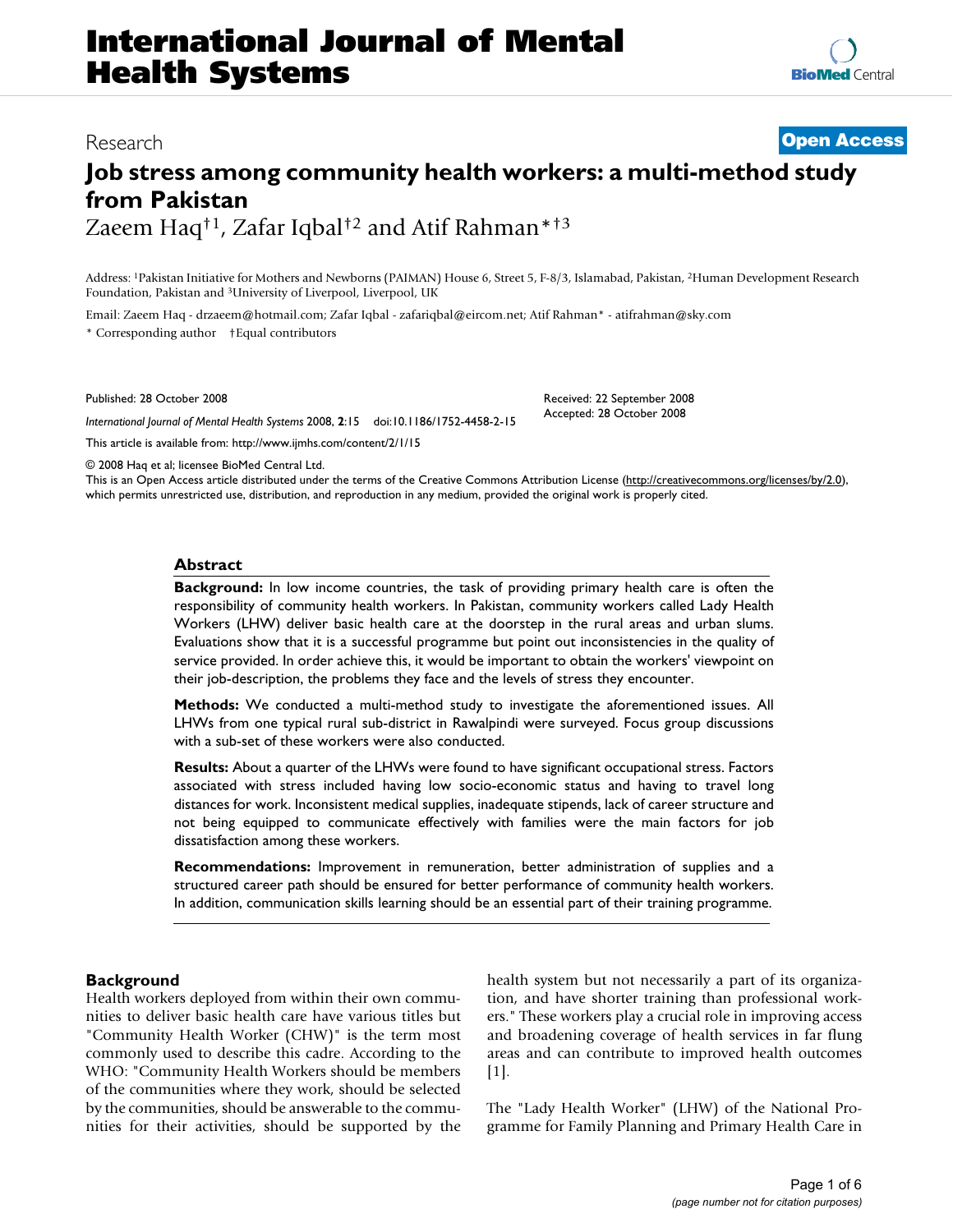Pakistan broadly fits into the definition of community health worker, and is a crucial component of the health care delivery system of the country. The Lady Health Workers Programme (LHWP) is a federally funded development programme working at the grass root level since 1994. About 96,000 workers and their supervisors have been trained and deployed in all the 135 districts of Pakistan. They currently cover about 65% of the target population (rural and urban slums), and full coverage is planned in the next few years [2]. Pakistan has high maternal and infant mortality [3], low women's access to health services [4,5] with less than one third going to health centres unescorted [6], and low contraceptive usage among the rural population [7,8]. Thus the job of the LHW is challenging.

The job description of the LHW has evolved over time. Initially it included health education and basic preventive services for family planning; maternal and child health; improving nutrition; basic hygiene and sanitation; and child immunization. Today it also includes mass immunization for polio eradication; newborn care; maternal immunization with tetanus toxoid (TT); referral of eligible cases to health facilities and regular record-keeping for updating the management information system (MIS) of the programme; community management of tuberculosis; and health education on HIV-AIDS and Hepatitis [2]. Lady Health Workers are seldom consulted when their job description changes. This ever-enlarging scope of work of the LHW in which they have little say can result in occupational stress. This condition defined as "any physical or psychological event perceived as potentially constituting physical harm or emotional distress", if present in health workers can have an adverse impact on their efficiency [9- 11].

Since the commencement of LHWP in Pakistan, a number of programme evaluations have been carried out. Most extensive among these was the national-level, external evaluation conducted during 2000–2001 [12]. It concluded that the programme succeeded in creating a large sized organization comprising female community health workers and establishing a functional programme management and supply system. It found evidence that the programme improved the uptake of important health services in areas covered by its LHW. At the same time it recommended that the quality of work needed improvement. But there was no information on the LHWs' own views about their job description and levels of occupational stress. These factors would be important in the improvement in the quality of service delivery and under performance/utilization of existing LHWs. The domain in general is poorly researched and systematic reviews have pointed out knowledge gaps in areas like job satisfaction/ dissatisfaction and job retention/attrition [13,14].

We assessed the perceived level of job stress, personal efficiency and quality of service delivery by LHW. An attempt was made to understand factors which might be responsible for below optimal performance of LHWs.

## **Methods**

#### *Study Area*

The study was conducted in Tehsil Kahuta, one of the six Tehsils (sub-districts) of District Rawalpindi, located 60 Km southeast of the capital city of Islamabad. Kahuta has an area of 1096 Sq. Kms, a population of 313,200, and consists of 20 union councils (smallest administrative unit, each consisting of 5–12 villages). The Tehsil is a typical rural area of Pakistan, and is similar to most of the under-developed rural areas in South Asia. The average household consists of 6.2 members. Most families depend on subsistence farming, supplemented by earnings of one or more of the adult male members serving in the public sector, the armed forces or the private sector. Male and female literacy rates are 80% and 50% respectively. The infant mortality rate is 84 per 1000 live births. There are 20 basic health units and two rural health centres, employing 28 doctors, 12 midwives, 15 vaccinators, and about 200 LHWs, providing basic primary health care.

#### *Subjects and Study design*

Multi-stage, stratified, random sampling was done. 15 out of 20 union councils of the sub-district Kahuta were randomly selected. Union councils not covered by LHW were excluded. The sample comprised all LHWs from the selected union councils who were physically healthy (without any diagnosed or known chronic illness), aged 18–50 years, based at their respective villages, married or un-married, had education of grade 8 and above, willing to participate in the study and having at least one year of work experience as LHW.

The study design was cross sectional. It consisted of three sub-components (i) survey type investigation aimed at describing accurately the characteristics of the LHW specific beliefs, attitude and opinion related variables including socio-demographic profile (ii) comparison of naturally occurring variables of work-related stress (iii) qualitative analysis of LHWs work-related problems and their suggestions to improve their role as primary agent for primary health care. The study used three techniques for the process of data collection including questionnaire, interview and focus group discussion.

#### *Instruments*

Two experienced Research Assistants (RAs) interviewed the LHWs individually at their homes. To collect data for the development of *'socio-demographic profile of the LHW'* a form was designed by adopting multiple methods including key informant interviews, and consultations with pro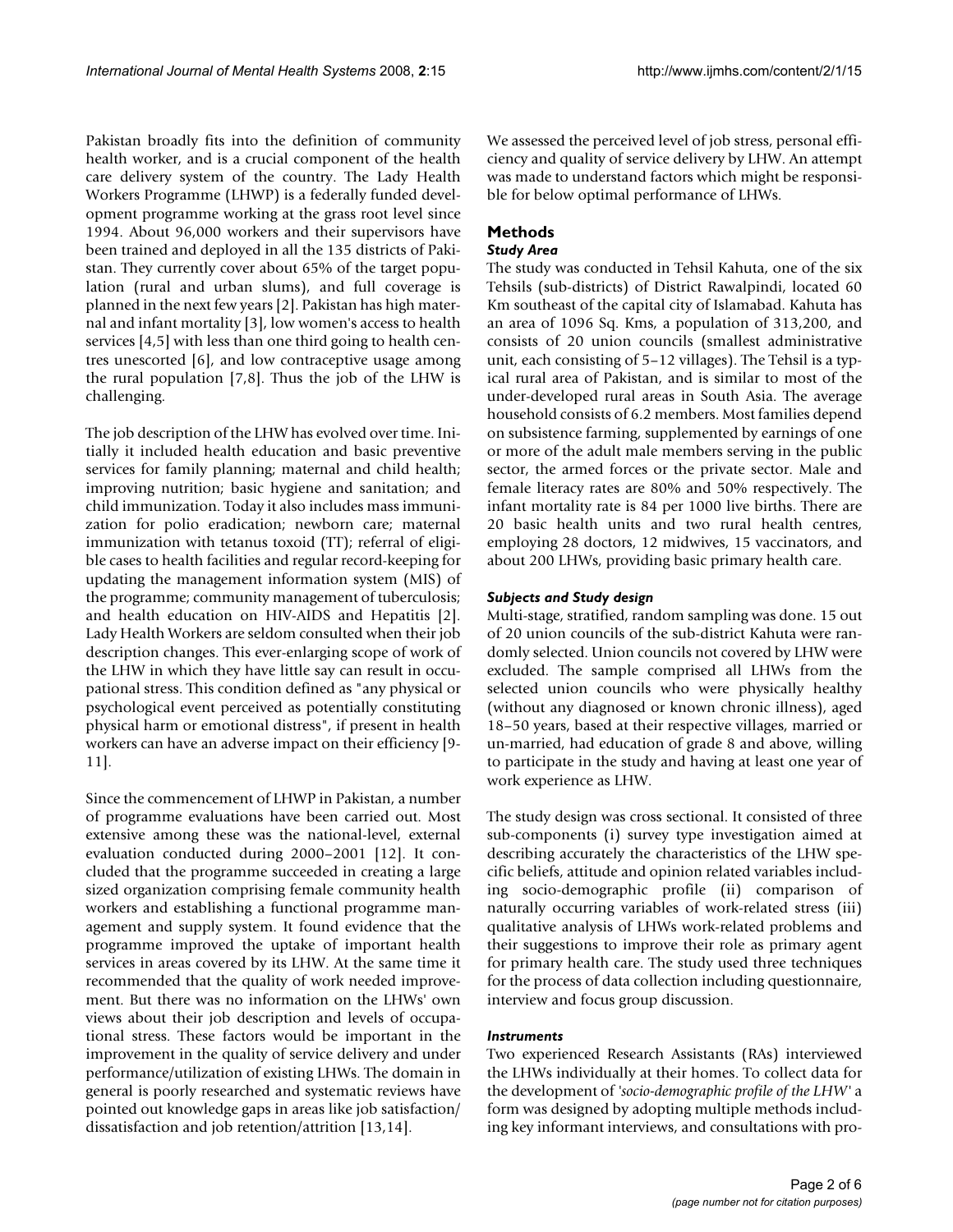fessional researchers/experts in the field. It was pre-tested and finalized before the actual data collection process. *'Assessment of mental distress and work-related stress'* was done by using the Self-Reporting Questionnaire, briefly known as SRQ-20 [15]. The SRQ has been translated, adapted and validated as a culturally sensitive and effective instrument in Pakistan [11,16].

Further, to supplement the SRQ-20, two additional scales, namely sources of 'job pressure' and 'job satisfaction' were used. The questionnaire was provided and the LHW was asked to mark her responses on a scale of 1 to 5 with reference to her sources of job pressure and job satisfaction. These two scales were translated, culturally adapted and pre-tested using a standard procedure [17]. Originally, Occupational Stress Indicators (OSInd) was developed by Cooper et al [18].

To document '*Perceived job description & identification of LHWs problems*' a form containing two open-ended questions was used. The responses to these questions were recorded on a proforma for further content analysis. In order to conduct a *Qualitative analysis of LHWs problems & suggestions* focus group discussions (FGDs) were organized within the field area. A sub-sample of LHWs participated in the FGDs.

#### *Data collection and analysis*

A total of 150 LHWs were randomly selected according to inclusion criteria and asked to fill out the questionnaires. Interviews were also conducted with all these LHWs. Six Focus Group Discussions (FGDs) were organized using a sub-sample (48/150) of these LHWs. The RAs obtained lists of all working LHWs in the selected union councils from the concerned authorities. The RAs collected data from the LHWs after getting their informed consent. All the data including socio-demographic variables, SRQ, LHWs perceptions about their job description and problems, and sources of job pressure and job satisfaction scales was collected in a single visit.

Six focus groups were organized with subgroups of LHWs for the assessment of their work-related problems and practical suggestions to improve their job related efficiency/quality. The collected data were coded and entered in a computerized database by an expert data controller/ statistician. A trained statistician performed the data analysis and generated outputs under the supervision of the principal investigator.

The quantitative data was analyzed using the Statistical Package for Social Sciences (SPSS 10.0), applying '*inferential*' t-test and descriptive statistical methods as appropriate. Inductive content analysis method was used to analyze the qualitative data of the focus group discussions to generate relevant result categories.

The study was completed between15 April 2003 and 31 January 2004. Ethics approval was obtained from the Human Development Research Foundation (HDRF), Pakistan.

#### **Results**

All 150 interviews were successfully completed. Table 1 shows the sociodemographic characteristics of the sample. Table 2 presents a summary of SRQ, SPJ and OSI scores. In SRQ, a cut-off score of 8 or more was taken to indicate the presence of mental distress. Based on this cutoff, 26% of respondents had mental distress. Taking a score of 40–50 (1 sd) on the SPJ as a cut off revealed that 14% of the respondent LHWs were experiencing high job pressure, while taking  $> 51$  (2 sd) as the cut-off point showed that an additional 5% had a very high job pressure, resulting in a cumulative figure of 19% of respondents having significant job pressure.

Comparison was made with respect to different socio-economic variables given in Table 1. Three variables had a statistically significant effect on the LHW resulting in job stress. These included having to travel 2 km or more every day to perform her job, living a distance of 3 km or more away from the BHU, and having a family income of PKR 4,000 per month or less. Age, marital status, number of children, and living in joint or nuclear family had no impact on the psychological state and did not appear to be a factor for increased job pressure.

|  |  | Table I: Socio-demographic variables (N = 150) |  |  |
|--|--|------------------------------------------------|--|--|
|--|--|------------------------------------------------|--|--|

| Demographic Variable           | Mean  | <b>Standard Deviation</b> | Range            |  |
|--------------------------------|-------|---------------------------|------------------|--|
| I. Age (Years)                 | 34.3  | 7.2                       | $19 - 50$        |  |
| 2. Education (Grade)           | 10    |                           | $8 - 12$         |  |
| 3. Number of Children          |       |                           | $0 - 8$          |  |
| 4. Number of Family Members    |       |                           | $2 - 18$         |  |
| 5. Duration of Job (Years)     | 4.1   | 2.8                       | $1 - 9.1$        |  |
| 6. Daily Travel (Km)           | 2.7   | 2.0                       | $0.5 - 6.0$      |  |
| 7. Distance from BHU (Km)      | 4.1   | 3.8                       | $0.5 - 20.0$     |  |
| 8. Monthly Family Income (PKR) | 4.790 | 3,293                     | $1,580 - 30,000$ |  |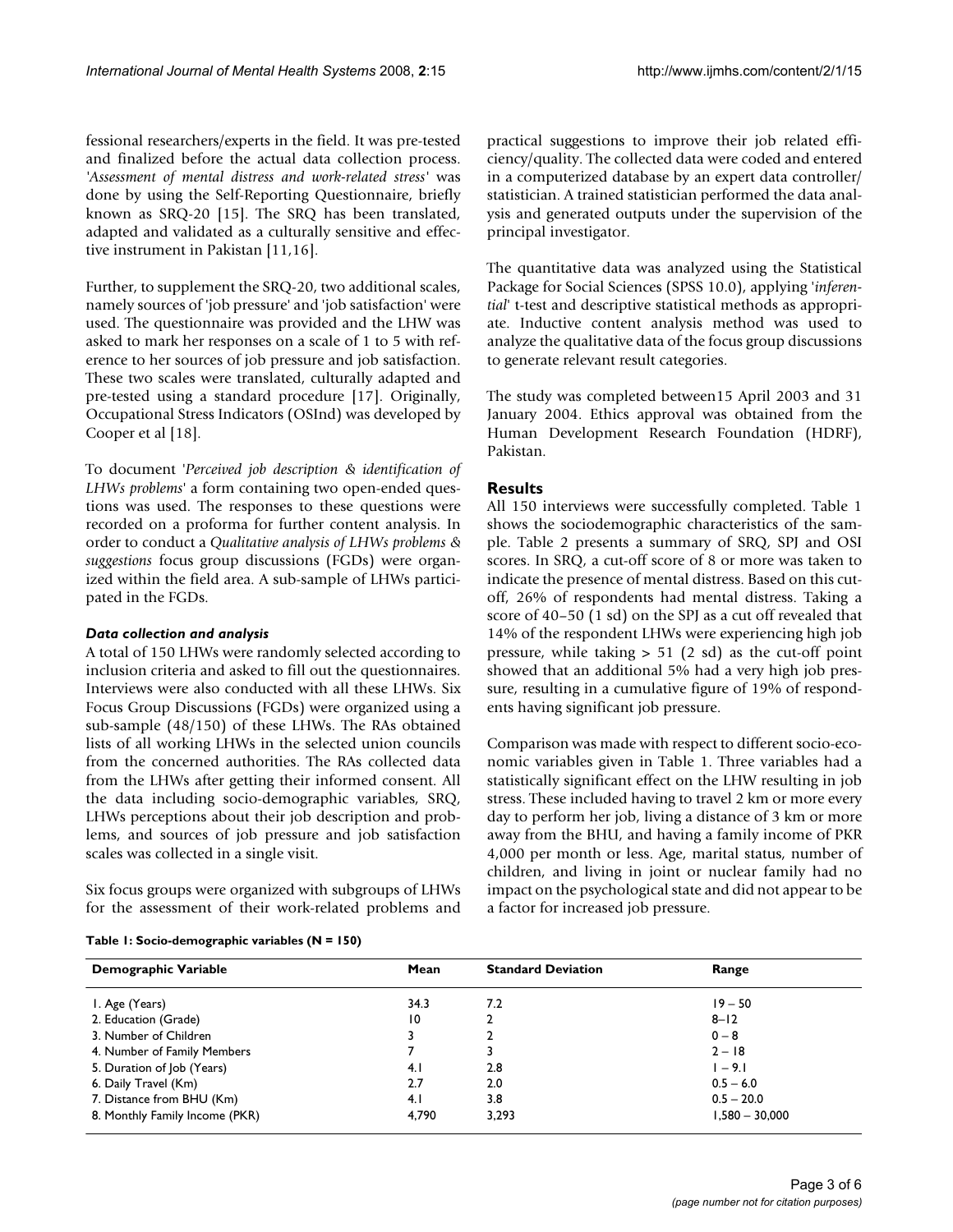|  | Table 2: Summary table of SRQ, SPJ and OSI scores |  |
|--|---------------------------------------------------|--|
|--|---------------------------------------------------|--|

| $N = 150$      | <b>SRQ</b> | <b>SPJ</b> | OSI  |
|----------------|------------|------------|------|
| Mean           | 5. I       | 29.0       | 34.0 |
| Std. Deviation | 4.5        | 11.3       | 8.1  |
| Range          | 19         | 52.0       | 40.0 |
| Minimum        | 0          | 15.0       | 10.0 |
| Maximum        | 19         | 67.0       | 50.0 |

SRQ = Self-Reporting Questionnaire, to assess work related mental distress

SPJ = Sources of Pressure on Job, to identify specific sources of pressure on job

OSI = Occupational Stress Indicators, to assess level of job satisfaction

Factors leading to increased job pressure were also explored. Overall, the absence of career advancement was a source of moderate to very high pressure in 53% of the respondents (Table 3) while working with opposite sex was causing moderate to very high pressure in 23% of respondents. Being undervalued by the department was having a similar effect on 23% of the respondent LHWs while 29% of them felt moderate to high pressure because of the things not under their direct control.

Occupational Stress Indicator (OSI) was used as a measure of job satisfaction among the respondents and the mean OSI for the group was 33.96 (Table 2). On a scale of 1–5, the level of job satisfaction and factors responsible were also explored. Overall, 56% of the respondents expressed very little to moderate job satisfaction. 79% reported very little to moderate satisfaction with amount of salary, 39% of the respondents reported low satisfaction with the professional skills they had while 65% had a low level of inspiration in terms of professional development (Table 4).

The researchers also asked an open-ended question about the main problem the LHW faced while performing her job. Problems that were reported with high frequency (20% or more) have been shown in Figure 1. The most common problem reported was dealing with administrative inefficiency such as irregular supply of medicines and vaccines (70%) and not getting their salary on time. Inadequate salary was the next biggest problems reported by over 60% of the respondents. Other problems included difficulty motivating mothers and families to get their children immunized and take preventive measures, difficulty in communicating on family planning issues, non cooperative attitudes of community and inadequate information, education, communication (IEC) materials and other job aids.

#### **Discussion**

To our knowledge, this is the first study from Pakistan that focused on the LHW's work related stress and various factors contributing to it. It has clearly shown that over a quarter (26%) of the LHWs of the National Programme are mentally distressed. In addition to the administrative issues like inadequate amount and irregular disbursement of salary, and inadequate and irregular supply of medicine and other supplies, the rest of the 'causes for concern' are related to communication and interpersonal skills. The study has also established that a large proportion of health workers of this important public health program are not satisfied with their job because of the perceived absence of professional development and lack of career path.

A motivated workforce has been described as central to any health system. The improvement of human resource management in the health sector has been recommended in order to achieve millennium development goals (MDGs) [19]. The third party evaluation of LHW Programme [12] also mentioned the need to improve quality of the work through improved management of the workforce. To achieve this, LHW's own opinion about the factors contributing to their job satisfaction/dissatisfaction must be studied. The qualitative nature of our study has enabled us to gain some insights in this area. At the same time, this qualitative study conducted in one sub-district has obvious limitations and is only suggestive at best.

The potential role of CHWs in improving community health has been acknowledged especially in resource poor countries. Haines et al [14] have described that owing to the inverse relationship of density of health workers (doctors, nurses, midwives) with maternal, infant and under 5 mortality; coupled with high cost of training doctors and nurses and the low use of services based in health facilities in many areas, there is a possibility to make substantial health gains from the use of community health workers. The Task Force for Scaling up Education and Training for

| No             | Categories                              | <b>Very Little</b> | Little   | Moderate | Much     | Most     |
|----------------|-----------------------------------------|--------------------|----------|----------|----------|----------|
|                | Absence of potential career advancement | 52 (34%)           | 19(12%)  | 24 (16%) | 25 (17%) | 30 (20%) |
|                | Working with the opposite sex           | 84 (56%)           | 31 (20%) | 12(8%)   | 8(5%)    | 15 (10%) |
|                | Factors not under direct control        | 78 (52%)           | 26 (17%) | 22 (14%) | 14 (9%)  | 10(6%)   |
| $\overline{4}$ | Being undervalued by the department     | 81 (54%)           | 32 (21%) | 16(10%)  | 14 (9%)  | 7 (4%)   |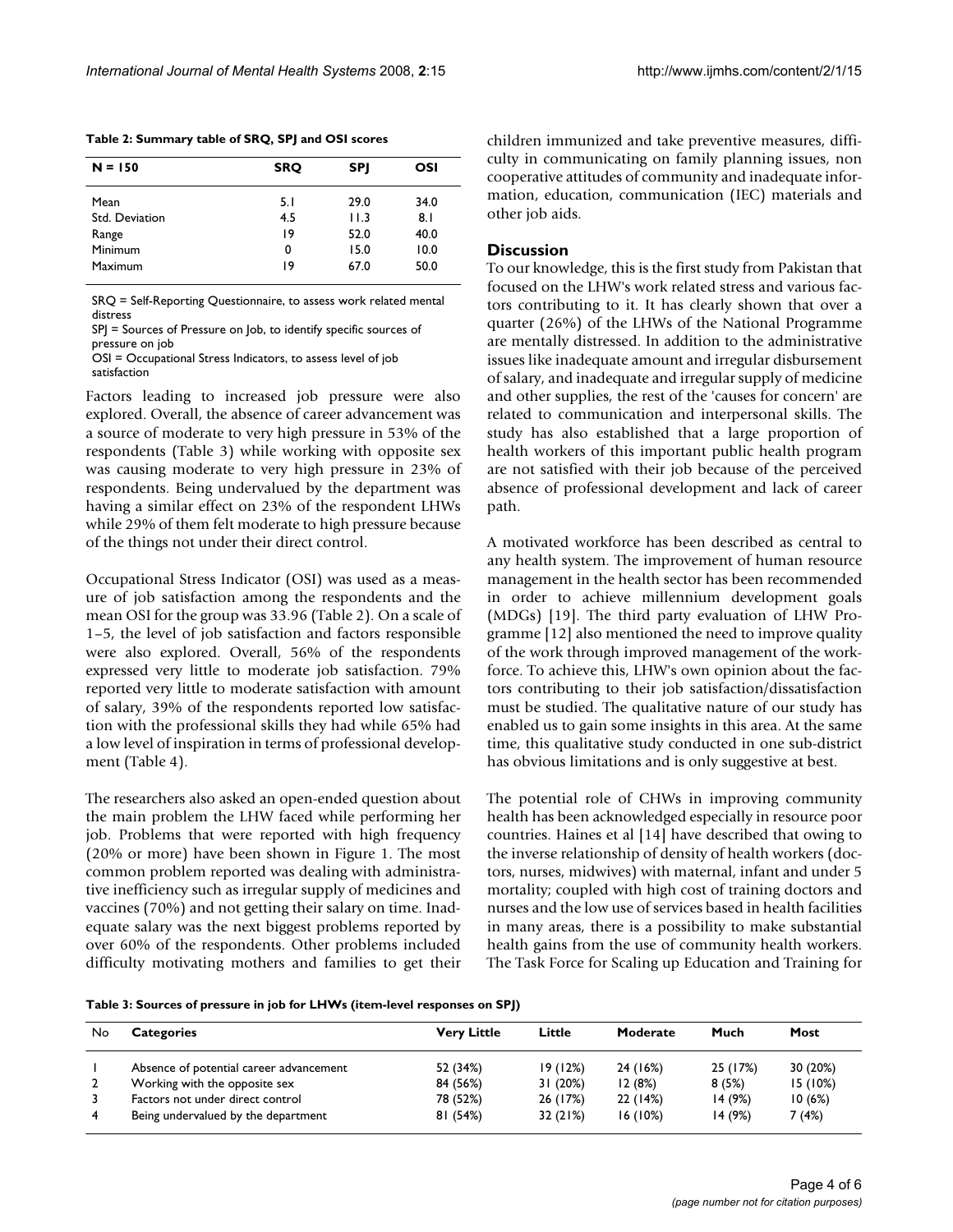| No             | Categories                            | Very Little | Little   | Moderate | Much     | Most     |
|----------------|---------------------------------------|-------------|----------|----------|----------|----------|
|                | Level of job satisfaction             | 15 (10%)    | I2 (8%)  | 58 (38%) | 31 (20%) | 34 (22%) |
| $\overline{2}$ | Satisfaction with the amount of work  | 20 (13%)    | 16(10%)  | 32 (21%) | 43 (28%) | 39 (26%) |
|                | Satisfaction with amount of salary    | 65 (43%)    | 26 (17%) | 29 (19%) | 14 (9%)  | 16(10%)  |
| 4              | Satisfaction with professional skills | 10(6%)      | 5 (3%)   | 45 (30%) | 35 (23%) | 55 (36%) |

#### **Table 4: Job-satisfaction among LHWs**

Health Workers [20] recommended improving education of these workers through quality assurance programs and urged international action to scale up the production of quality health workers.

Other studies have also reported areas for improvement in the structure and performance of CHW programs including the LHWP of Pakistan. The low salary and lack of career path was highlighted by Afsar et al [21] as a reason for job dissatisfaction among the LHWs. Mumtaz et al. [22] reported abusive hierarchical management structure, disrespect from male colleagues, lack of sensitivity to women's gender-based cultural constraints, conflict between domestic and work responsibility and poor infrastructural support as the important problems faced by female primary health care workers from their study conducted in 1998 when the program was only four years old. Our study suggests that the disrespect from male colleagues and conflict between domestic and work related responsibility has improved while the other factors remain the same.

Douthwaite & Ward [23] found that the LHWP succeeded in increasing the use of modern contraceptives by rural women. According to them women served by LHW were significantly more likely to use a modern reversible methods than women in communities not served by LHW after controlling for various individual and household characteristics. They advocated for continuation of providing doorstep services through community-based workers to achieve universal access to safe family planning methods. Our study suggests that communication on family planning is still perceived as a difficult area by these workers and, while the programme should be continued, some interpersonal communication (IPC) capacity building measures are needed to further improve performance and outcomes.



**Figure 1** 

**Most common problems reported by the LHWs.**